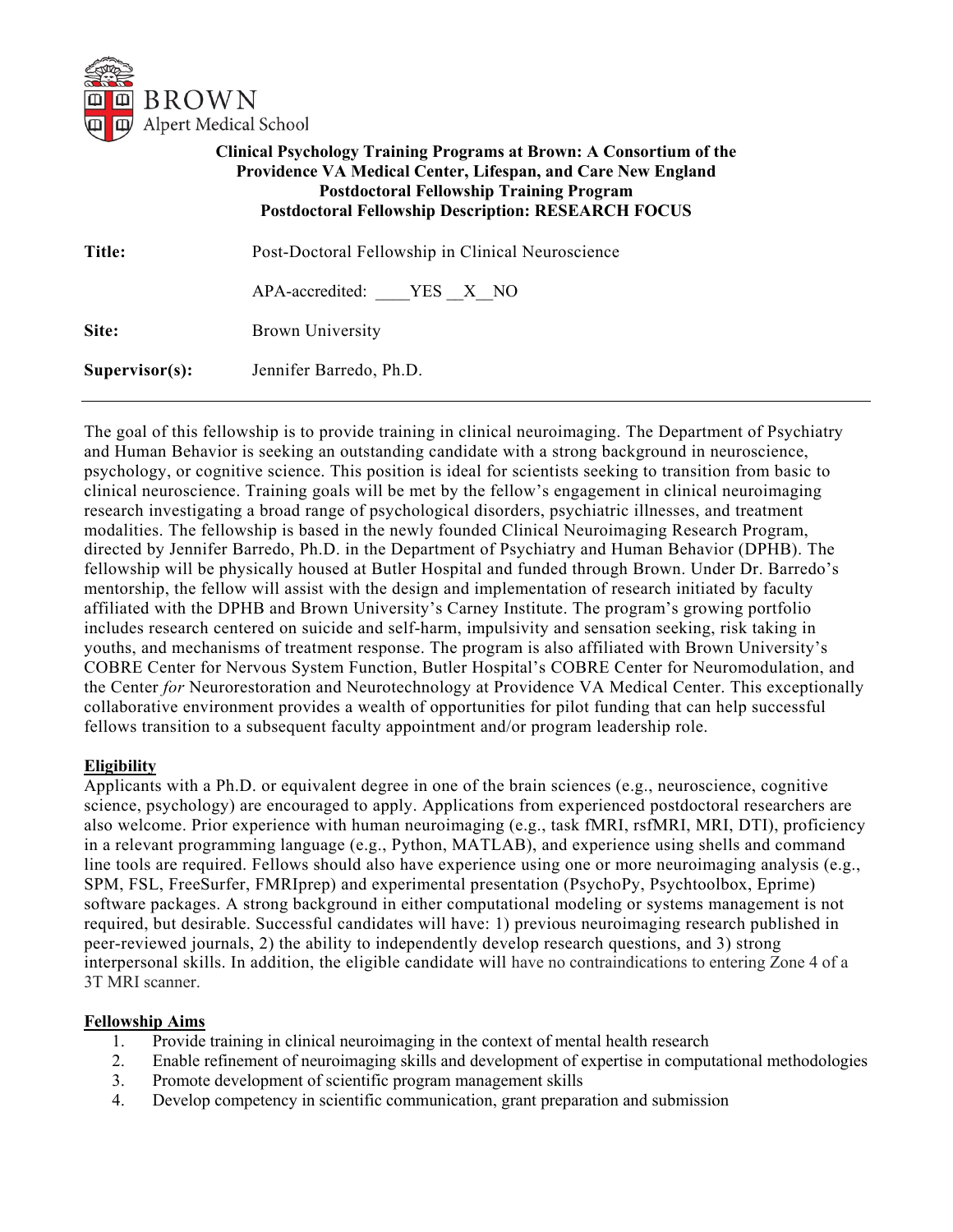## **Fellowship Timeline**

Start date will be determined on an individual basis. Anticipated start is June 2022; however, there may be flexibility if a suitable candidate is identified before that date. The duration of the fellowship is 1-3 years contingent upon satisfactory progress in each of the previous years. Fellows will begin developing their own pilot research project during year one and will apply for internal or external funding during the fellowship's second year. The fellowship may be extended to year three for candidates receiving competitive evaluations on an earlier funding submission. In addition to external funding mechanisms (e.g., K or equivalent awards), candidates are invited to compete for DPHB and Carney Institute internal funding opportunities for postdoctoral fellows who qualify for mentored research support:

<https://www.brown.edu/carney/zimmerman-fund-scientific-innovation-awards-brain-science> <https://www.brown.edu/carney/cobre-center-nervous-system-function-pilot-project-applications> <https://www.butler.org/services/cobre/> [https://www.providence.va.gov/research/CfNN/CfNN\\_Seed\\_Funding.asp](https://www.providence.va.gov/research/CfNN/CfNN_Seed_Funding.asp)

## **Research Activities (90%)**

Ninety percent of the fellow's time will be devoted to research, academic/didactic, and professional training experiences. The fellow will participate in the following activities:

- Core service (scanner operation, implementation of devices or procedures at MRI facilities) (15%)
- Mentorship and training junior research staff  $(10\%)$
- Development of neuroimaging workshops (5%)
- Development, implementation of analytic pipelines for fMRI, structural, and diffusion MRI (25%)
- Manuscript preparation and submission and conference attendance (20%)
- Development of independent research and grant applications (15%)

### **Clinical Activity Plan**

Clinical activities will not be offered as part of this fellowship experience.

Path toward licensure: YES NO\_X

### **Didactics Plan (10%)**

Post-Doctoral Seminars: The fellow will be required to participate in the post-doctoral research seminar series through the Brown University Postdoctoral Training Program.

Didactics: DPHB Academic Grand Rounds (monthly) Postdoctoral Fellowship Training Program Core Seminars (monthly, year 1) Participation in lab meetings (weekly)

### **Supervision and Evaluation**

Supervision in the form of one-hour individual meetings with Dr. Barredo will occur 1-2 times per week. The Fellow will develop individualized training goals and objectives in collaboration with Dr. Barredo at the beginning of the fellowship year. Every 6 months for the duration of the fellowship, the fellow and Dr. Barredo will provide formal evaluations, and evaluations of the program relative to the goals and learning objectives of the fellowship.

### **Resource Requirements**

Fellow will be provided with the following resources:

- Shared office space
- A personal desktop computer and project specific software
- Internet access
- Telephone
- Conference travel support